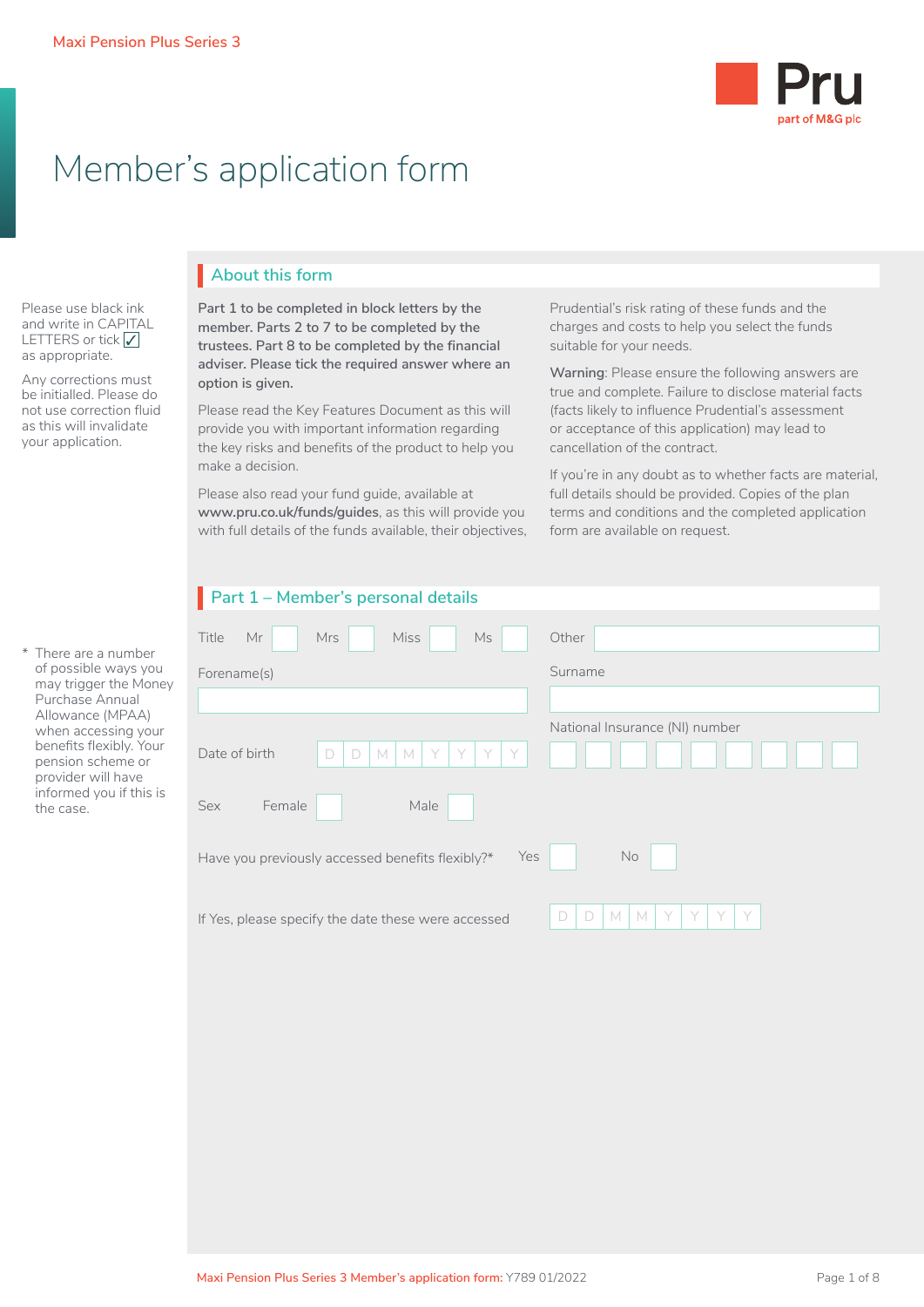# **Part 1 – Member's personal details – continued**

#### **Member's declaration**

I declare that the information given by me above is true and complete. I agree to join the scheme and to be bound by the rules. I agree to my contributions (if any) being deducted from my earnings.

#### **How we use your personal information**

We, Prudential UK (part of M&G plc), may receive your personal information from the trustees of a pension scheme, your employer, or other financial services organisations (known as a Data Provider) and/or direct from you. Regardless of where we obtain such information from, we take the privacy and protection of your personal information seriously. We own the personal information we hold about you and decide what happens to it. This makes us a Data Controller in respect of the personal information. You should note that the Data Provider will also be a data controller in respect of the personal information they hold about you.

We've set out below information about our processing of your personal information, what rights you have, and how you can get in touch if you want to know more.

When we say personal information, we mean information about you which we receive from a Data Provider or any other personal information you provide directly to us. For example, this may include your name, date of birth and contact details. We collect personal information from you that is necessary for us to either provide you with the product or service you've requested or to comply with statutory or contractual requirements. Unfortunately if you don't provide all of the information we require this may mean we are unable to provide our products and services to you.

### **Part A – How we use your personal information and why**

We, M&G plc and our Business Partners, will use the personal information for the following purposes:

- the administration of our products and services, including to enable us to perform our obligations under any contracts or policies to you and to provide any relevant services as discussed with you prior to any purchase of a product or service
- complying with any regulatory or other legal requirements
- carrying out checks using agencies such as credit reference agencies, tracing companies, or publicly available information (See Part B for more)
- the provision of customer services like to reply to a question, or tell you that something's changing
- automated decision-making or profiling (see Part C for more)
- keeping your information on record and carrying out other internal business administration

In addition, we, M&G plc, and our Marketing Partners, will use the personal information you provide to us. together with other information, to send you direct marketing offers by electronic and non-electronic means including by post, as well as sending you introductions to products and services from carefully selected third parties also by post. Please see Part G for further details.

Some of the purposes above are necessary to allow us to perform our contractual obligations to you and to enable us to comply with applicable laws and regulation. We may also rely on legitimate interests or other legal bases in using and sharing your personal information for the purposes described above to improve our products and services. This allows us to explore ways to develop our business and to gain insights into how our products and services are used. To the extent that we need your consent to use your personal information for the purposes described above, you explicitly provide your consent by signing and returning this form, or as set out in Part G as appropriate. To the extent that your personal information is provided to us by a Data Provider and we need your consent to use your personal information for the purposes described above, the Data Provider is responsible for providing the consent to us.

#### **Who we share your personal information with and why**

We may share your personal information within M&G plc and with our Business Partners, for any of the purposes set out in Part A. If you have a joint policy or investment, the other person may receive your personal information too. If appropriate, we may also pass on your personal information to financial crime prevention agencies, any legal, regulatory or government bodies.

As we, M&G plc, and some of our Business Partners are global companies, we might need to send your personal information to countries that have different data protection laws to the UK or the European Economic Area. These transfers will only be to countries in respect of which the European Commission and, where applicable, the UK Government has issued a data protection 'adequacy' decision, or to other countries, such as India or the United States of America, but only where appropriate safeguards have been put in place first. In more limited circumstances, we may also need to rely on a derogation under applicable privacy laws.

If you want to know more about these safeguards – like our use of the European Commission's or UK's Model Clauses which govern the transfer of information outside of the European Economic Area and UK respectively – further information is available on request.

Any transfer of your personal information will always be done securely.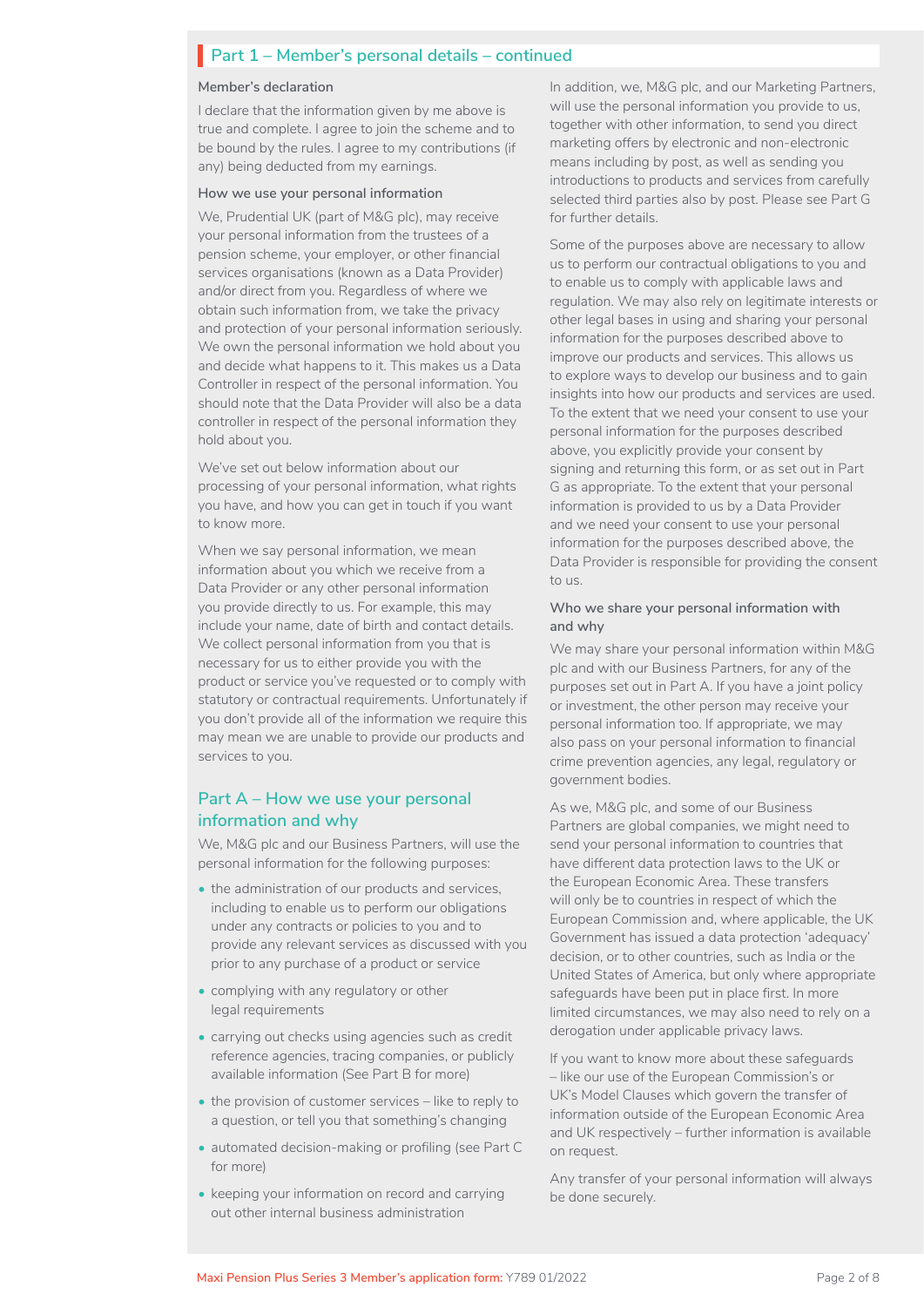# **Part 1 – Member's personal details – continued**

**We keep your personal information for a set amount of time.**

Your personal information will be stored either for as long as you (or your joint policyholder) are our customer, or longer if required by law or as is otherwise necessary. It'll always be in line with our data retention policy.

### **Part B – Reference checks**

For certain products, we may use approved credit reference agencies, tracing companies, financial crime prevention agencies, or publicly available information, to help us to check your identity, as well as to prevent fraud and money laundering; this may include checks on your current or previous addresses. Results of these may be recorded for future reference.

These checks may also be carried out for a joint policy holder or person(s) that you provide personal information on. Should we ever lose contact with you, we may use these agencies to verify your address to help us get back in touch.

### **Part C – We may use your personal information to make automated decisions or profile you**

We, M&G plc, our Business Partners, and our Marketing Partners may use your personal information to make automated decisions affecting you or to conduct other profiling (for example, marketing profiling).

To the extent that we conduct such automated decision making activity, we'll provide you with further information at the appropriate time.

### **Part D – Use of your sensitive personal information**

For certain products or services, we'll need to process your sensitive personal information, such as information relating to health, genetics, biometric identifiers and sexual orientation, a Data Provider may from time to time provide this to us. In such circumstances the Data Provider is responsible for obtaining any explicit consent necessary for us to process this kind of personal information. Alternatively, if you provide sensitive personal information to us, to the extent that we need your explicit consent to process this kind of personal information in the manner described in Parts A, B, and C, you explicitly provide your consent by signing and returning this form.

#### **Part E – You're in control**

When it comes to how we use your personal information, you've got the right to:

- request a copy of your personal information for free (we may charge you for this if the request is manifestly unfounded or excessive)
- in certain circumstances request that we move your personal information to another organisation if you want us to
- request that we correct anything that's wrong, or complete any incomplete personal information
- ask us to delete your personal information if it is no longer needed for the purposes set out in Part A or if there is no other legal basis for the processing
- limit how we use your personal information or withdraw your consents (including automated decision making) you have given for the processing of your personal information
- object to us using your personal information for direct marketing (including related profiling) or other processing based on legitimate interests
- complain to a data protection authority or another independent regulator about how we're using it.

If you want to do any of these things, or would like an explanation as regards these rights, we've explained how you can get in touch in the Contact Us section.

If you do need to speak to us, it'll be useful to have to hand that the data controller of your personal information is Prudential UK. Prudential UK have also appointed a Data Protection Officer who can be reached at the address shown in the Contact Us section of this document.

We may monitor or record calls or any other communication we have with you. This might be for training, for security, or to help us check for quality.

As set out at the start of this notice, a Data Provider is also a Data Controller in respect of your personal information and you are likely to have similar rights in respect of the personal information held by a Data Provider.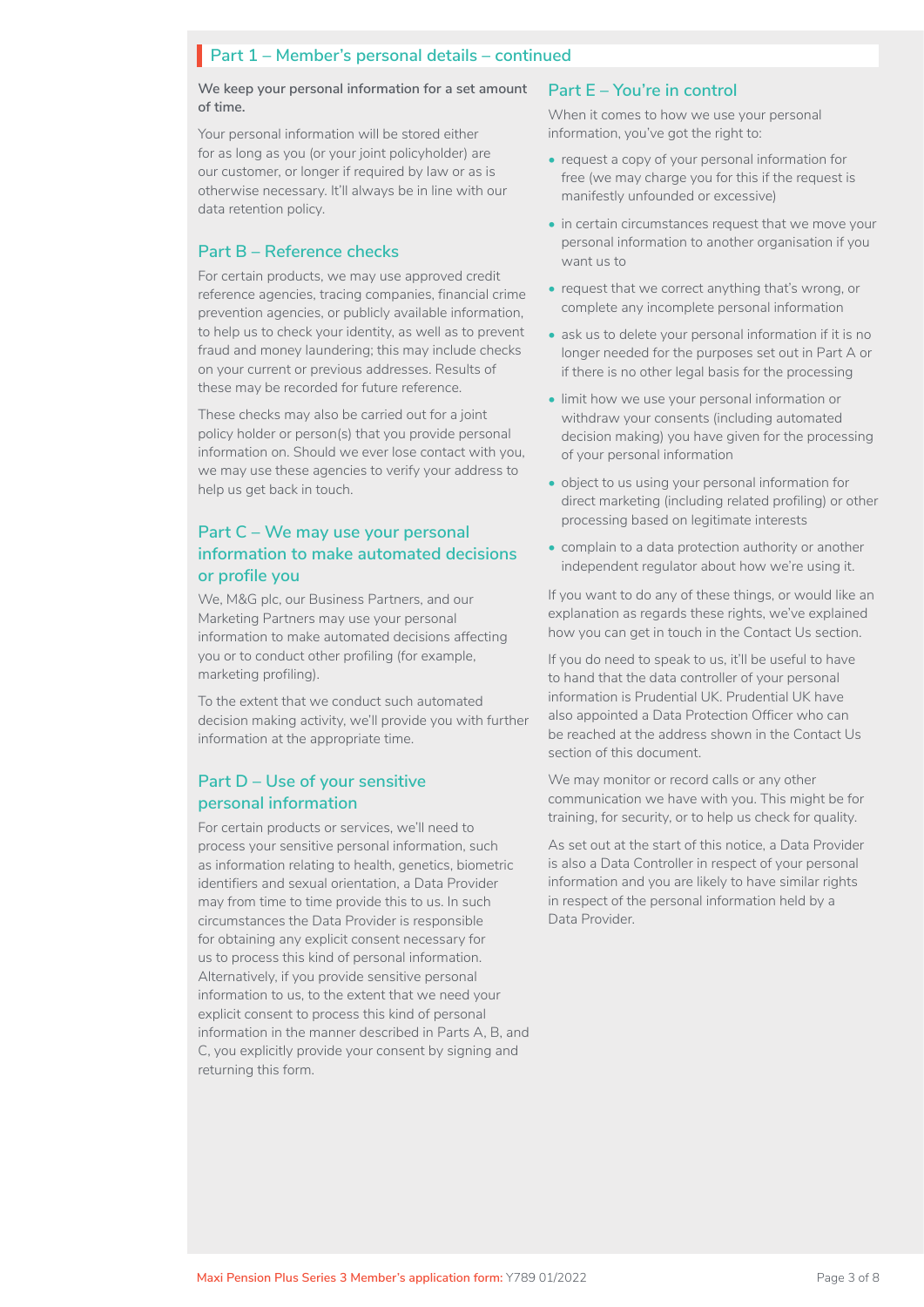# **Part 1 – Member's personal details – continued**

#### **Part F – Acting on someone else's behalf?**

If you give us personal information about another person (or persons), we'll take that to mean they have appointed and authorised you to act on their behalf. This includes providing consent to:

- our processing of their personal information and sensitive personal information (as we've explained in Parts A, B, C, and D above)
- you getting any information protection notices on their behalf.

If for any reason you are concerned as to whether you are permitted to provide us with the other person's information, please contact us on the phone number below before sending us anything.

### **Part G – Direct marketing**

We and M&G plc will still send you information by post about the Prudential UK and M&G plc's products and services and carefully selected third parties.

Additionally, from time to time, Prudential UK and M&G plc would like to contact you by electronic means with details about products, services and any special offers. Please note that any consent you give will not apply to M&G Investments Group and Prudential International Assurance plc as they operate their own customer databases and may contact you separately.

If you consent to us contacting you for this purpose by electronic means, please tick to say how we may contact you (tick as many or as few as you like):



And if you change your mind, and/or you would like to opt-out of receiving non-electronic direct marketing, it's easy to let us know. Just call us on 0800 000 000.

### **Contact us**

If you want to exercise your rights in Part E or if you require any other information about any other part of this notice, you can contact us in a number of different ways.

Write to us at: **Customer Service Centre Prudential Lancing BN15 8GB**

Call us on: **0800 000 000**

Or visit: **www.pru.co.uk**

Prudential UK means The Prudential Assurance Company Limited and Prudential Pensions Limited, as appropriate.

M&G plc means any affiliates of Prudential UK (including, Prudential Distribution Limited, Prudential International Assurance plc, PGDS (UK ONE) Limited, Prudential Life Time Mortgages Limited, M&G Global Services Private Limited, M&G Investments Group, M&G Wealth Advice Limited and Prudential Corporate Pensions Trustee Limited).

Business Partners means our service providers, accountants, auditors, IT service and platform providers, intermediaries, reinsurers, retrocessionaires, investment managers, agents, pension trustees (and other stakeholders), scheme advisors, introducers, selected third party financial and insurance product providers, and our legal advisers.

Marketing Partners means our service providers, intermediaries, pension trustees (and other stakeholders), scheme advisors, introducers and selected third party financial and insurance product providers.

For your own benefit and protection, you need to read carefully the documentation provided before signing this form. You also need to read carefully any further documentation provided to you in the future. If there is anything you do not understand, please ask us for further information.

#### Signed by the member

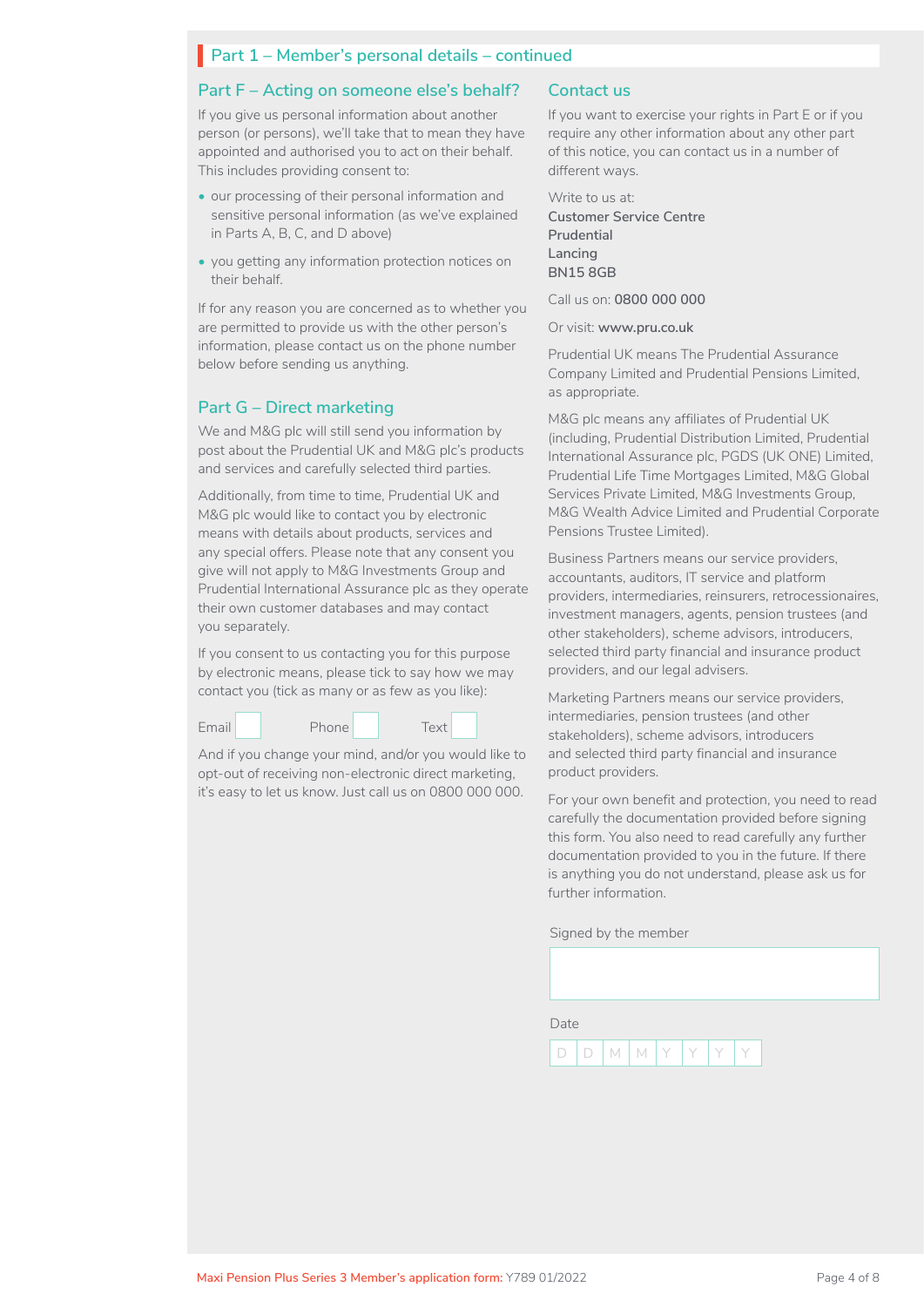| Employer by whom member is paid (if different)                                                                                                                                                                                                                                                                                                                                                                      |           |                                              |             |           |                    |
|---------------------------------------------------------------------------------------------------------------------------------------------------------------------------------------------------------------------------------------------------------------------------------------------------------------------------------------------------------------------------------------------------------------------|-----------|----------------------------------------------|-------------|-----------|--------------------|
| Scheme number (if known)                                                                                                                                                                                                                                                                                                                                                                                            |           |                                              |             | P         |                    |
| Date of entry to scheme                                                                                                                                                                                                                                                                                                                                                                                             |           |                                              | M<br>D<br>D | M<br>Y    |                    |
| Normal Retirement Date (this should be a birthday)                                                                                                                                                                                                                                                                                                                                                                  |           |                                              |             |           |                    |
| Have you verified the member's date of birth?                                                                                                                                                                                                                                                                                                                                                                       |           |                                              | Yes         | No        |                    |
| Is the Scheme Investment Strategy to apply?<br>If NO, please ensure Part 6 is completed.                                                                                                                                                                                                                                                                                                                            |           |                                              | Yes         | <b>No</b> |                    |
|                                                                                                                                                                                                                                                                                                                                                                                                                     |           |                                              |             |           |                    |
| Part 3 - Regular contributions details                                                                                                                                                                                                                                                                                                                                                                              |           |                                              |             |           |                    |
| If a single contribution is being made please ensure Part 4 is completed.                                                                                                                                                                                                                                                                                                                                           |           |                                              |             |           |                    |
| Yearly earnings                                                                                                                                                                                                                                                                                                                                                                                                     |           |                                              | $\pounds$   |           |                    |
| This earnings figure will allow us to give you more meaningful quotations. We will compare estimated eventual<br>benefits with the member's estimated retirement earnings. If you don't give an earnings figure, we will use the<br>current average weekly earnings figure projected to the member's retirement date for the comparison.<br>Employer's regular contribution (exclusive of<br>member's contribution) |           |                                              | £           |           |                    |
|                                                                                                                                                                                                                                                                                                                                                                                                                     |           |                                              |             |           |                    |
| Member's regular contribution                                                                                                                                                                                                                                                                                                                                                                                       |           |                                              | $\pounds$   |           |                    |
| Frequency of contributions                                                                                                                                                                                                                                                                                                                                                                                          |           |                                              | Monthly     |           | Yearly             |
| Rate of annual indexation required on regular contributions (select one). (See Note 1).                                                                                                                                                                                                                                                                                                                             |           |                                              |             |           |                    |
| % P.A.                                                                                                                                                                                                                                                                                                                                                                                                              | <b>OR</b> | % A.W.E.                                     |             | OR        | NIL.               |
| (whole number only<br>min. 5% max. 15%)                                                                                                                                                                                                                                                                                                                                                                             |           | (tick for Average<br><b>Weekly Earnings)</b> |             |           | (tick if required) |
| When do you want contributions to start?                                                                                                                                                                                                                                                                                                                                                                            |           |                                              | M<br>D<br>D | M<br>Y    |                    |
|                                                                                                                                                                                                                                                                                                                                                                                                                     |           |                                              |             |           |                    |
|                                                                                                                                                                                                                                                                                                                                                                                                                     |           |                                              |             |           |                    |
|                                                                                                                                                                                                                                                                                                                                                                                                                     |           |                                              |             |           |                    |

Please see your Key Features Document for information on contribution limits.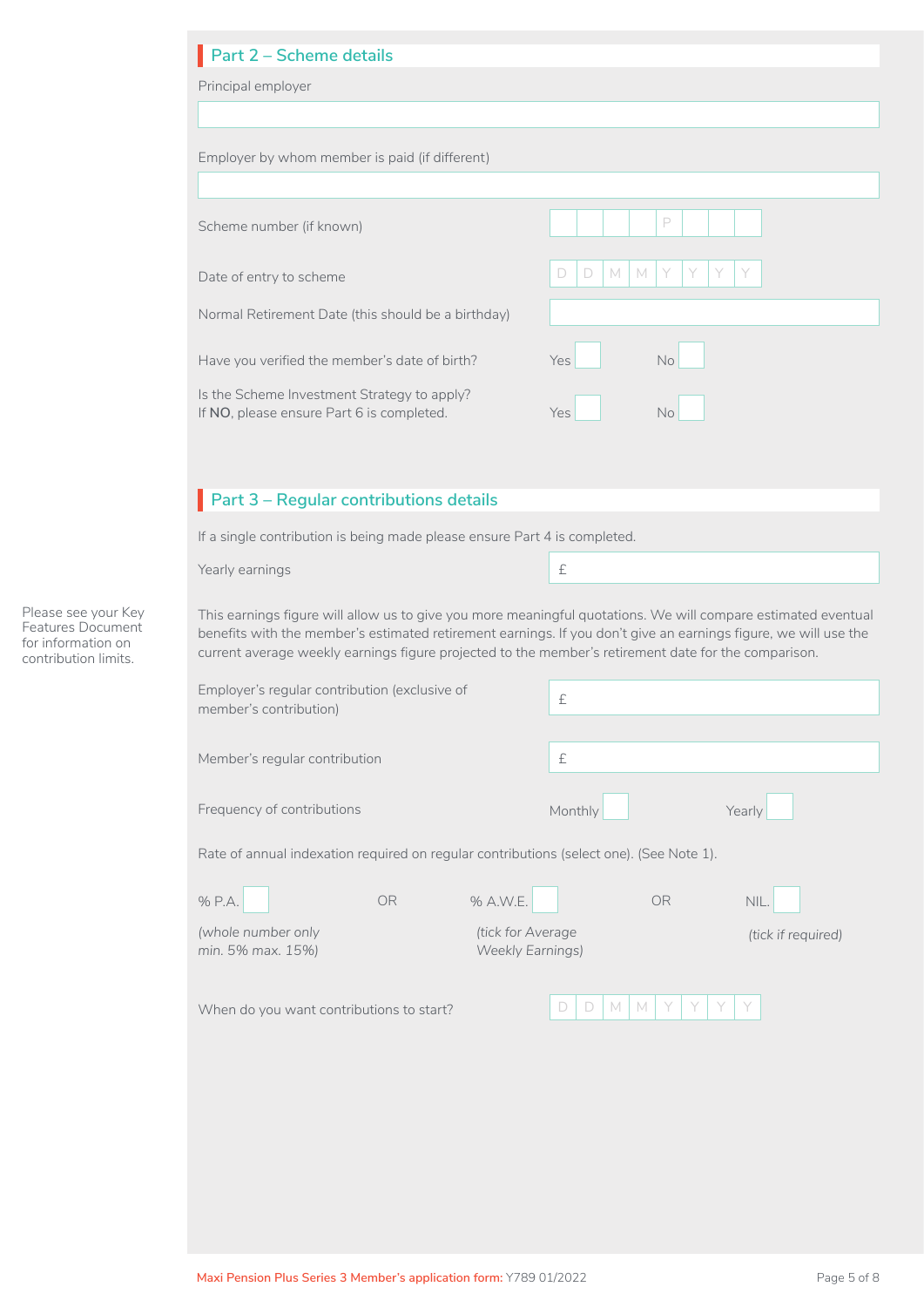| Part 4 - Single contribution details                                        |   |
|-----------------------------------------------------------------------------|---|
| Single contribution<br>(if Transfer Value use separate form ref Y735)       | £ |
|                                                                             |   |
| Member's contribution, if any, included in the above<br>single contribution | £ |
|                                                                             |   |

# **Part 5 – Lump sum death benefit**

### **To be completed only if a lump sum death benefit is required.**

Health questionnaire (form ref Y816) should be completed where the Whole Life Option has been selected or where lump sum benefits exceed any automatic cover available. It may also be requested if the member has been absent from work, depending on the reason.

| Amount of lump sum death benefit required                                                                                                                  | £        |            |
|------------------------------------------------------------------------------------------------------------------------------------------------------------|----------|------------|
| Is the contribution for lump sum death benefit to be<br>included in the contributions shown above?<br>(must be consistent with scheme death benefit basis) | Yes      | <b>No</b>  |
| If YES, is the return of the retirement fund to<br>be included in or additional to the lump sum<br>death benefit?                                          | Included | Additional |
| Is the Whole Life Option required?                                                                                                                         | Yes      | <b>No</b>  |
| Has the member been absent from work due to<br>illness or injury in the last two months?                                                                   | Yes      | <b>No</b>  |
| If YES, please state the duration and reason for absence.                                                                                                  |          |            |
|                                                                                                                                                            |          |            |
|                                                                                                                                                            |          |            |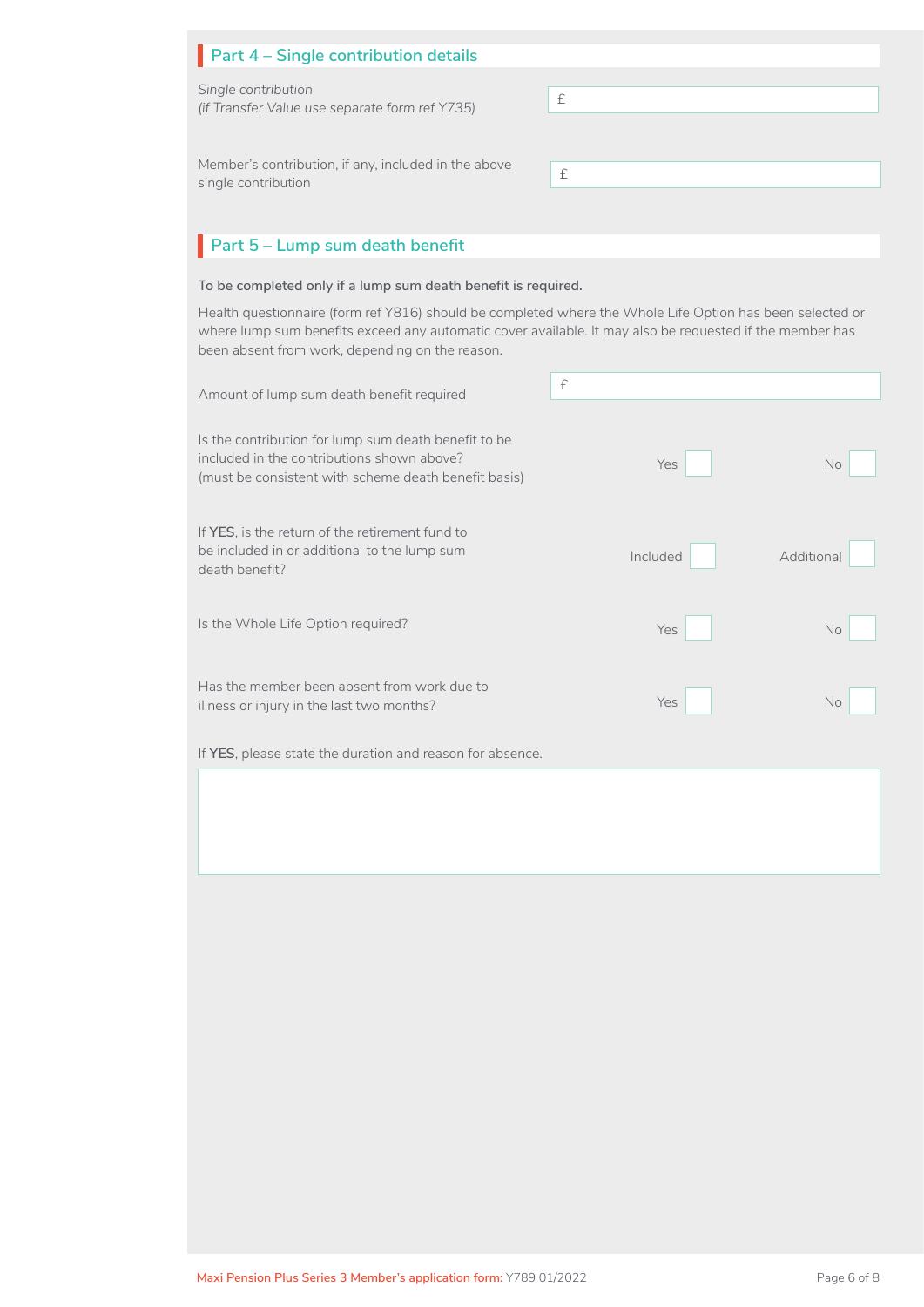# **Part 6 – Investment details**

**To be completed only if the investment strategy for the member differs from the Scheme Investment Strategy.** 

Please indicate which funds are to be used for investment for the member (maximum of six funds). Fractions of 1% should not be used. New investment in the With-Profits Fund is not permitted within three years of the member's Normal Retirement Date. If you do select the With-Profits Fund and the member is within three years of Normal Retirement Date, this will be treated as an application to invest in the Cash Fund.

#### **Lifestyle Investment Profiles**

Lifetime Investment Profile targeting **retirement options**

Lifetime Investment Profile targeting **an annuity**

Lifetime Investment Profile targeting **100% cash**

Lifetime Investment Profile targeting **drawdown**

**If you want a Lifetime Investment Profile, you can also choose the investment linked fund(s) to be used initially by completing the table below, or you can leave the selection to us. There is a set basis, we do not make an individual choice. Your fund guide shows what this will be.** 

**If you do NOT want a Lifetime Investment Profile, please complete the table below to confirm the investment fund(s) to be used.**

**See Note 2 for additional details.**

| Fund  | Regular | Single |
|-------|---------|--------|
|       |         |        |
|       |         |        |
|       |         |        |
|       |         |        |
|       |         |        |
|       |         |        |
|       |         |        |
|       |         |        |
|       |         |        |
| Total | 100%    | 100%   |

# **Part 7 – Trustees' declaration**

We declare that, to the best of our knowledge and belief, the information given in this application is true and complete. We agree that the member named in this application should be admitted as a member of the scheme.

Signed for and on behalf of the trustees

| Date   |                 |  |  |  |
|--------|-----------------|--|--|--|
| $\Box$ | $D$ $M$ $M$ $Y$ |  |  |  |

 $\Box$ 

L

L

 $\Box$